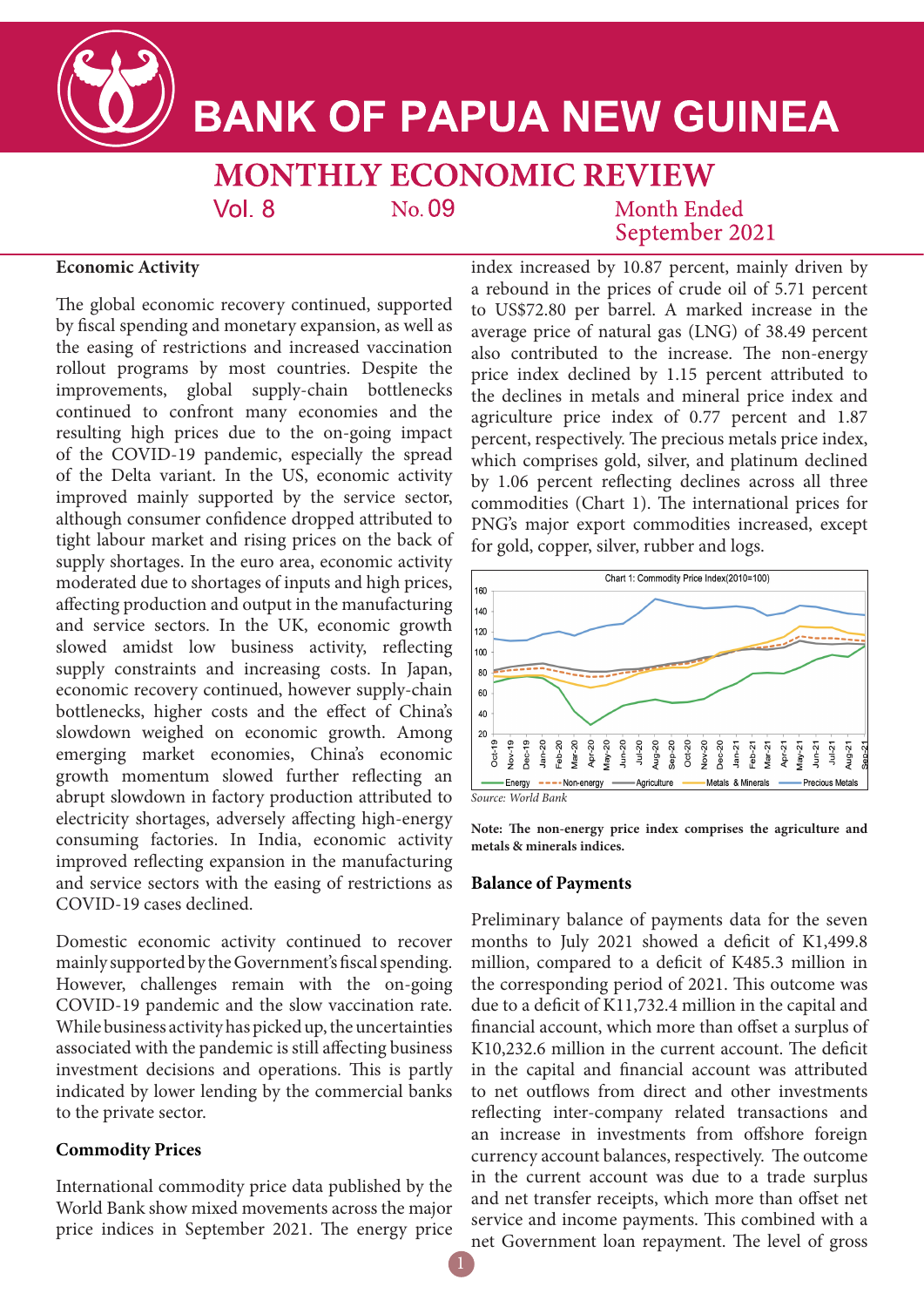foreign exchange reserves at the end of July 2021 was US\$2,337.7 (K8,061.2) million, sufficient for 7.4 months of total and 13.3 months of non-mineral import covers. As at  $30<sup>th</sup>$  of September 2021, the level of gross foreign exchange reserves was K8,890.20 (US\$2,578.16) million.

#### **Exchange Rate**

The monthly average Kina exchange rate remained stable against the US dollar (USD) at US\$0.2850, while it depreciated by 0.15 percent against the Australian dollar (AUD) to A\$0.3893 as at  $30<sup>th</sup>$  September 2021, compared to the previous month. Favourable inflows including dividend receipts combined with a Central Bank monthly intervention of US\$40 million continue to support the foreign exchange market with the supply of foreign exchange. The depreciation of the Kina against the AUD reflected cross-currency movements as the AUD appreciated against the USD. This was partly due to increased commodity exports mainly to China, Australia's largest trading partner for iron ore, coal, LNG, gold and uranium. The monthly Trade Weighted Index (TWI) decreased by 0.23 percent to 27.32 as at 30<sup>th</sup> September 2021, reflecting the depreciation of the kina against the AUD.



### **Inflation- Retail Price Index (RPI)**

The annual headline RPI to September 2021 increased by 3.3 percent, driven by increases in the 'Transportation', 'Food and non-alcoholic beverages', 'Household equipment', 'Alcoholic beverages, tobacco and betelnut', and 'Housing' expenditure groups (Chart 3). The increases in the 'Transport' and 'Household' expenditure groups were due to higher fuel prices. In the 'Food and non-alcoholic beverages' expenditure group, the increase was attributed to higher prices in food, while the increase in the 'Alcoholic beverages, tobacco and betelnut' was due to higher prices of betelnut. The increase in the 'Household equipment' group was attributed to higher prices in the household maintenance sub-group. The RPI ex-seasonal increased by 3.1 percent, while RPI ex-seasonal and fuel increased by 1.1 percent. Quarterly headline RPI

increased by 0.8 percent, whilst the monthly headline RPI declined by 0.6 percent.





#### **Domestic Interest Rates & Monetary Aggregates**

Over the month to week ending 24<sup>th</sup> September 2021, the Central Bank Bill (CBB) rates for the 28-day, 63 day and 91-day terms declined by 1 basis point (bp) each, to 1.31 percent, 2.00 percent and 1.98 percent, respectively. The CBB auctions over the period were mostly oversubscribed. The Treasury Bill (T-bill) rates for the 182-day, 273-day and 364-day terms were unchanged at 4.35 percent, 6.04 percent and 7.20 percent, respectively. Most of the T-bill auctions were oversubscribed and were taken up by the Government. The weighted average interest rates on wholesale deposits (K500,000 and above) generally increased at the lower end of the maturity structure, while it declined at the upper end. The rates for the 30-day, 60-day and 90-day terms increased by 101 bps, 180 bps and 170 bps, respectively, to 1.58 percent, 2.25 percent and 3.19 percent. The 180-day and 360-day rates decreased by 39 bps and 28 bps to 0.65 percent and 2.00 percent. The rate for the 270-day term was unchanged at 0.20 percent (Chart 4).





#### **Lending and Deposits**

Commercial bank lending to public non-financial corporations, other financial corporations and other resident sectors decreased by K147.8 million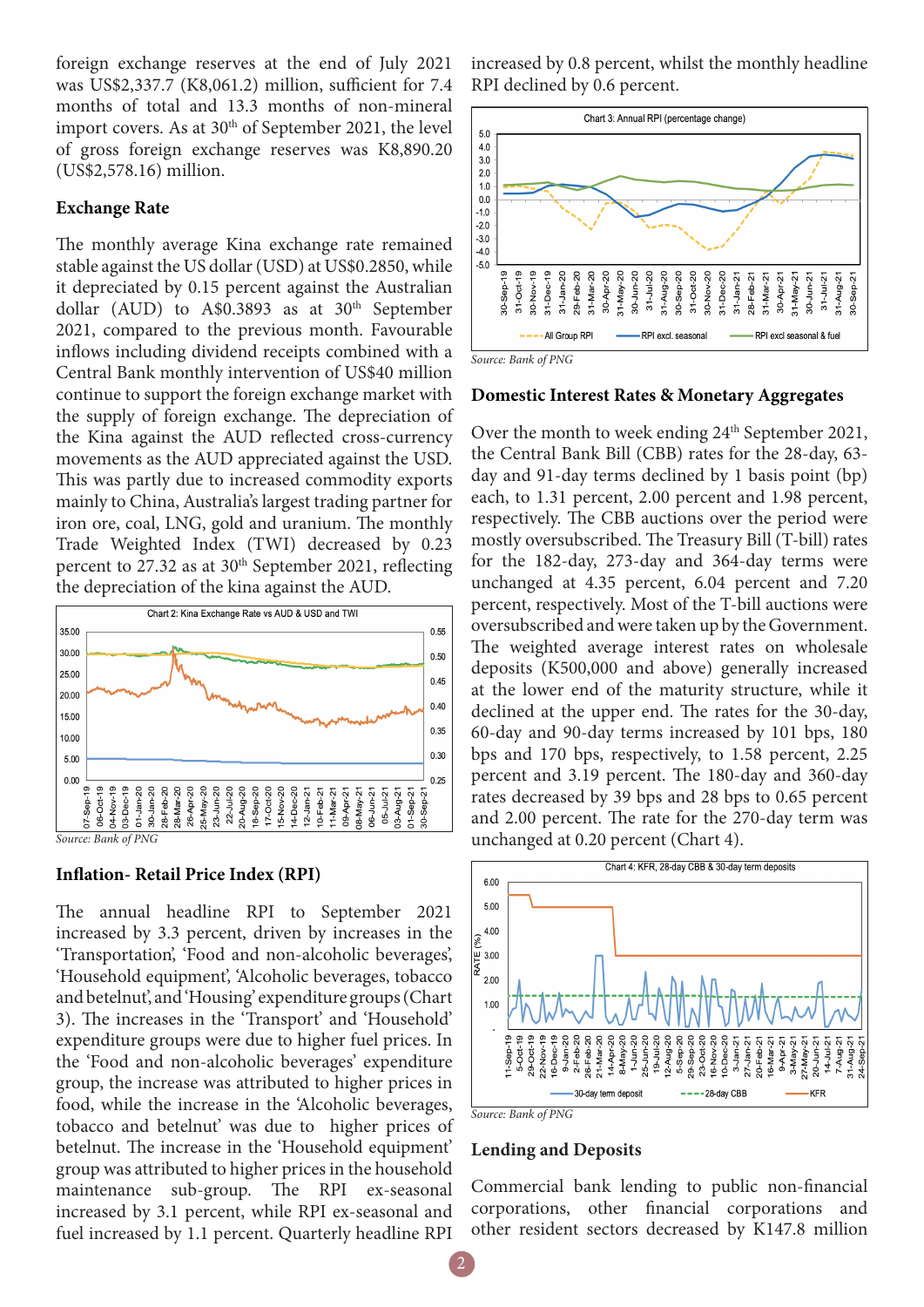to K13,351.1 million from end of December 2020 to week-ending 24<sup>th</sup> September 2021. The decrease mainly reflected repayments by the household, telecommunication, government, construction, manufacturing and wholesale sectors. Over the year, the weekly average lending by banks decreased by 1.3 percent to K13,335.8 million. The deposit level as at 24th September 2021 increased by K1,581.9 million to K24,321.2 million, compared to end of 2020. The increase mainly reflected placements by the Government, household, finance, agriculture, construction and mining sectors. Over the year to 24<sup>th</sup> September 2021, the weekly average deposits increased by 7.4 percent to K24,245.6 million.

Private sector credit increased by 1.4 percent over the twelve months to September 2021, compared to an increase of 5.3 percent in the corresponding period of 2020. The lower lending reflected lower business confidence due to increased infections and deaths from the COVID-19 Delta variant and the subsequent tightening of containment measures.

## **Monetary Policy**

The Bank maintained the policy signalling rate, the Kina Facility Rate at 3.0 percent in the month of September 2021.